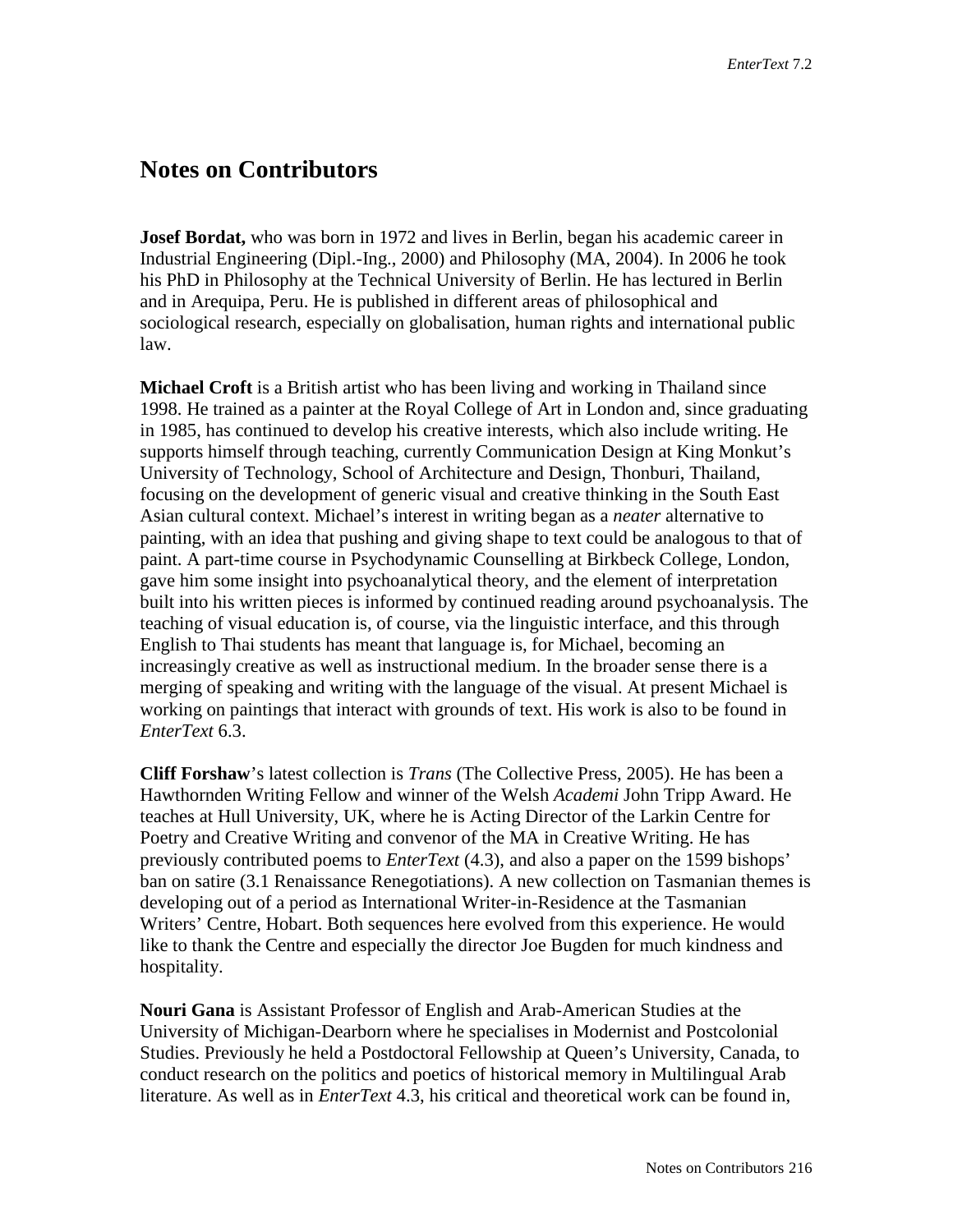among others, *American Imago*, *Études Irlandaises*, *Law and Literature*, *Theory & Event*, *Mosaic*, and *College Literature*. He lives between Michigan and Moknine, Tunisia.

**Samar Habib** received her doctorate from the University of Sydney, Australia, in 2006, in the areas of cultural and literary studies and sexuality. Her monograph *Female Homosexuality in the Middle East: Histories and Representations* was published by Routledge in 2007. Along with academic articles and translations published previously in *EnterText* Habib has published a number of creative works including the novel *A Tree Like Rain* (Sydney: Nebula Press, 2005), and the forthcoming chapbook *Islands in Space*  (Chlef, Algeria: Arabesques Editions). A lecturer at the University of Western Sydney's School of Humanities and Languages, her areas of specialization include Arab and Islamic popular culture, Middle East literature, history and politics, as well as gay and lesbian studies. She is chief editor of the international academic periodical *Nebula.* Her critical translation of the Lebanese novel *Ana Hiya Anti / I Am You* by Elham Mansour is forthcoming from Cambria Press (New York).

**Mohamed Kamara** is assistant professor at Washington and Lee University, Lexington, Virginia, USA, where he teaches French language and literature, Francophone literatures from Africa, Canada, and the Caribbean, as well as African literatures in English translation. He has studied at Fourah Bay College (Sierra Leone), École Normale Supérieure de Fontenay/St. Cloud (now ENS-Lyon, France), Purdue University and Tulane University (USA). He has published articles on French colonial education and the literary representation of the African bourgeoisie in such journals as *Dalhousie French Studies* and the *Journal of the African Literature Association*. He has forthcoming articles on the plays of the Sierra Leonean playwright, Yulisa Amadu Maddy, and the work of Moroccan writer, Abdelkébir Khatibi. The work of Léopold Sédar Senghor is a relatively recent passion.

**Christine Pagnoulle** teaches English literatures and translation at the University of Liège, Belgium; she has translated poetry for the past twenty-five years. Her main research interest lies in Caribbean poetry. Political involvement is part and parcel of everything she does, and seems to run in the female line of the family. She is most fortunate in that she can work with her mother **Annette Gérard**, who has a university degree in German, English and Dutch.

**Laura Robinson** is Associate Professor of English literature at the Royal Military College of Canada in Kingston, Ontario. She has published articles on such writers as L. M. Montgomery, Ann-Marie MacDonald and Margaret Atwood. Her short fiction has appeared in *Wascana Review, torquere, Her Circle* and *Frontiers.*

**Claire Tylee** currently teaches at New York University in London, having lectured in Philosophy and English at the universities of Málaga (Spain), Texas (USA), Leicester, Westminster and Brunel (UK). She is the author of several books and articles concerning war and women's writing, most notably *The Great War and Women's Consciousness*  (Macmillan and University of Iowa, 1990). Recent work includes a chapter on "British Holocaust Poetry – songs of experience" for the *Oxford Companion to British War*